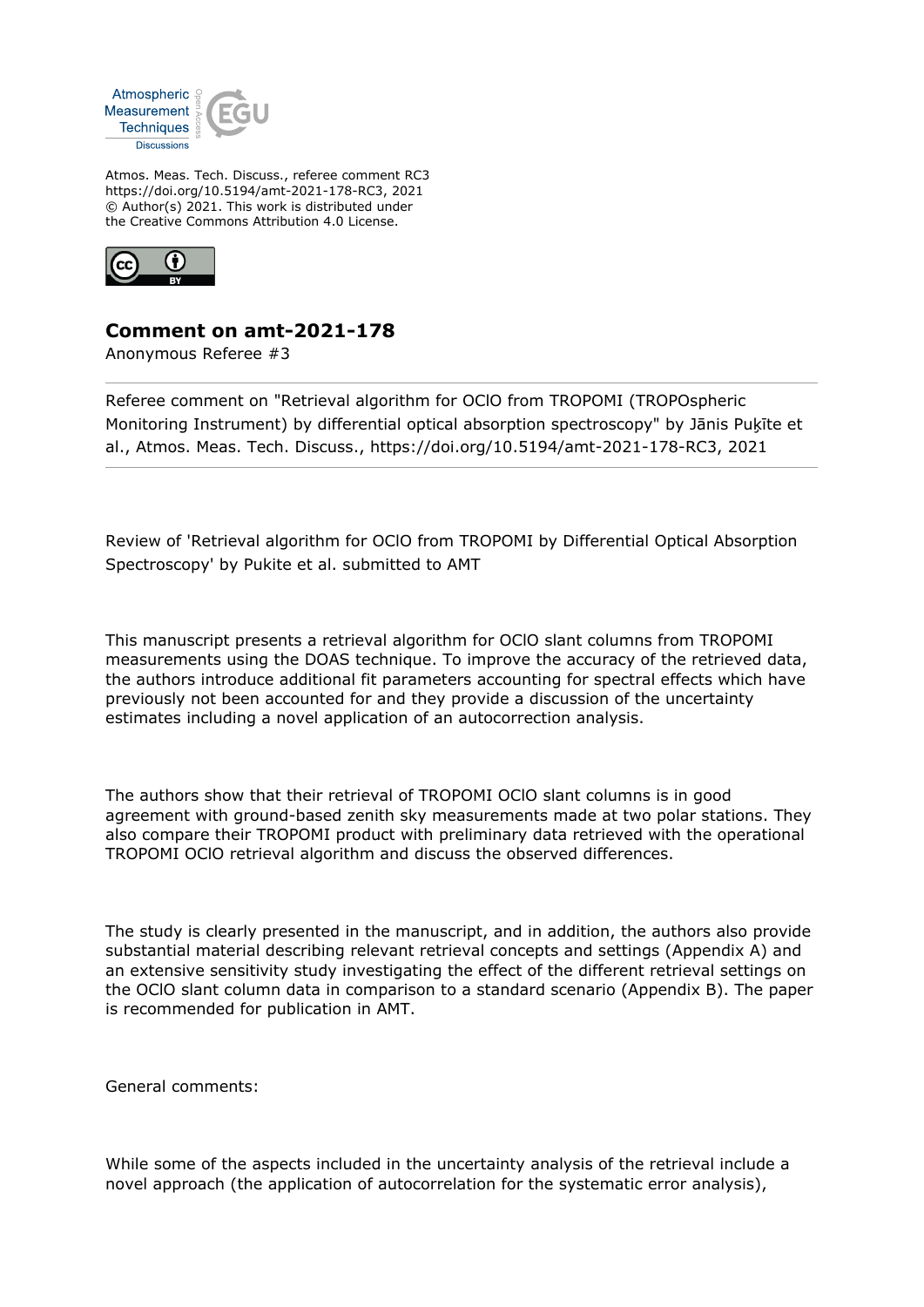stating that this is overall a new retrieval algorithm seems to me somewhat exaggerated since my understanding based on the manuscript is that the difference to existing algorithms is mainly that additional fit parameters have been used. If that is not correct, and the algorithm is indeed novel then please describe this clearer in the text.

Also, in the conclusions, the authors state that 'the detection limit is similar to the detection limits of earlier instruments' – i.e. that this has not really improved – but then, also in the conclusions, they state that 'Including these terms improves the retrieval results especially for low OClO SCDs'. Aren't these 2 statements contradicting each other?

Specific (minor) comments:

Page 1, line 5: Should read 'From the measured spectra, highly resolved …'

Page 1, line 11: Just use OClO since this has been already introduced in the paragraph above.

Page 1, line 15: '… effects, a higher order …'

Page 1, line 21: typo: 'operational'

Page 10, line 125: left bracket is missing

Page 12, line 250: '… zenith sky …'

Page 12, line 252: '… in a fit window of …'

Page 12, line 252: replace 'considered' with either 'included' or 'used'

Page 17, line 306: '.. are listed: The retrieval …'

Page 17, line 309: '.. terms are applied (or used).'